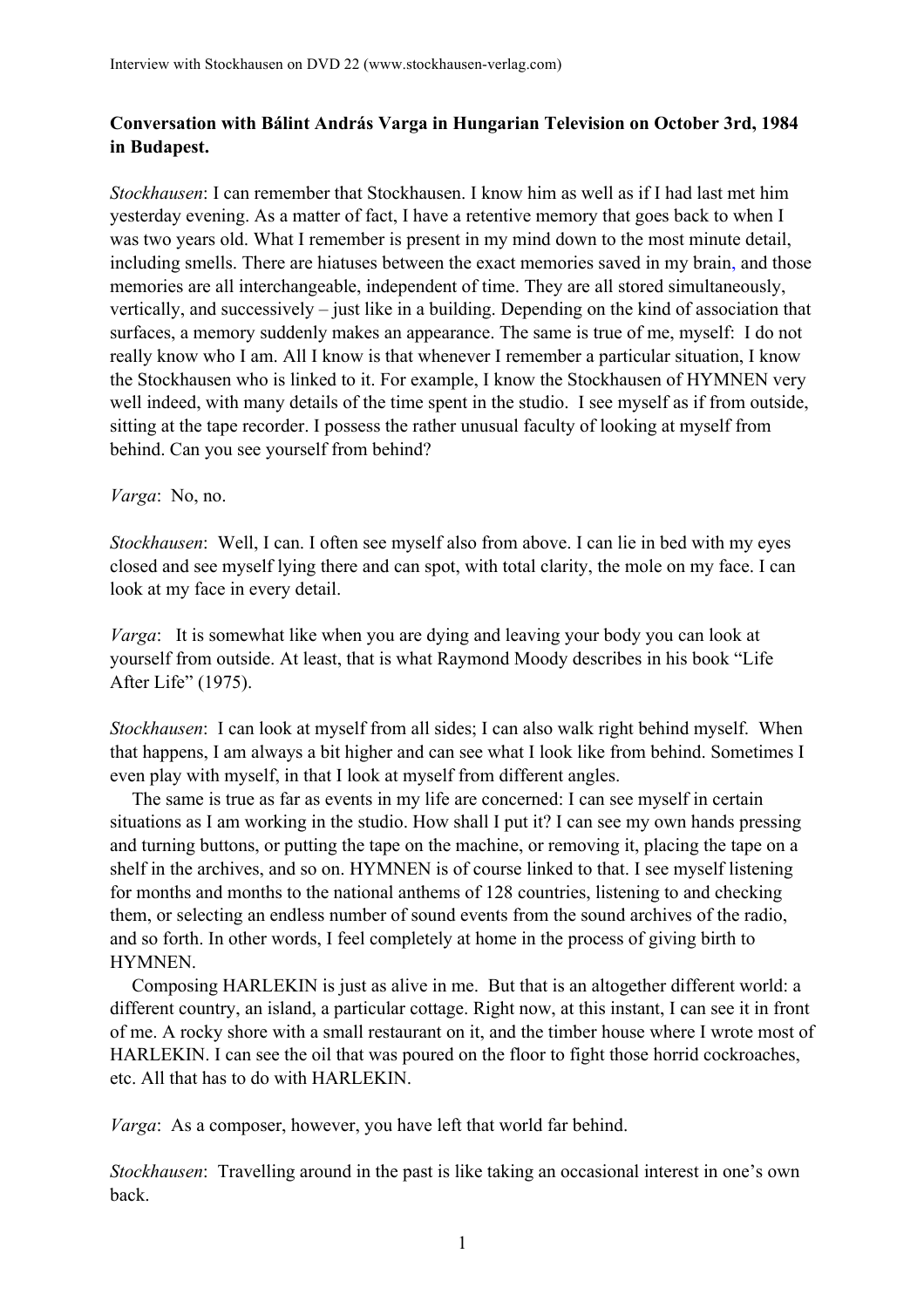I do not believe that history has a direction. Nor does the history of a single person. Rather, all aspects of my work appear to me as a circle or a spiral but not along a straight line. I would never say "What I did ten years ago, I would not do again now"; or: "What I did thirty or thirty-five years ago, I would not do again." On the contrary, all aspects are for me valid possibilities, like stones in a mosaic. It is all more like a whirlpool around my consciousness and mixed in my consciousness, rather than strung on a chain. In this sense, when composing a detail of a new work, a few bars from a piece I composed twenty-three years before might emerge in my mind. I would then stop and jot down in the sketch "Remember PUNKTE!" Or: "Attention! Think of the treatment of percussion in KREUZSPIEL!", or something else along those lines. Things like that sometimes occur in my sketches to remind me of particular things I have found in my life before, because I want to use them and elaborate them further. I always have the feeling as if I had hit a number of billiard balls: they are rolling somewhere, will rebound to me, and then I have to hit them again to bring about new constellations. All my life is a reservoir of possibilities that I can use again at any time.

*Varga*: In commenting on the third region of HYMNEN, you refer to it as an experiment you conducted to find out whether well-trained musicians could make music the way you expected them to. How did it work out at the time, in 1971 in New York?

*Stockhausen*: Five rehearsals of two hours each. The outcome was rather an approximation. Owing to the fact that many musicians in the orchestra were good at faking, the listeners had the impression that the piece was meant to be the way it sounded.

## *Varga*: How about now?

*Stockhausen*: Now it is far more accurate. I would never again accept an engagement with an insufficient number of rehearsals. Here in Hungary, I was given three 8-hour days of sectional rehearsals, and three days of *tutti*-rehearsals—for the first time ever. In the past, all I had were two days of sectional rehearsals, and two days of *tutti*-rehearsals in addition to the dress rehearsal and concert. Here we have had three days of sectional rehearsals, and three days of *tutti* rehearsals, plus dress rehearsal and concert. And I needed every single minute, since I used all that time to work on details.

Alas, up until now, I have never gotten anywhere near the original concept of the work, which is that the musicians ought to know the tape so thoroughly as to be able to react to what they hear. Actually, whatever has been played for the past thirteen years has also been nothing but cheating. I cheat, too, together with the musicians. In other words, after so many years of futilely trying to acquaint the musicians with the tape, I have now written cue notes in the parts, with the events on the tape written in small notes. This morning, I was angered by two bassoonists who played a fragment far too early, before the corresponding passage had been heard on tape, simply because it was written in the parts!

There has been an unsound development in performance practice, which forces musicians into a corset, due to the limited number of rehearsals. As a result, I have made a virtue out of necessity and written cue notes of what is happening on the tape into the parts. The musicians improvise with the material that is **written,** even though they ought to be relying on their ears, just as in other pieces that I wrote between 1968 and 1970. In KURZWELLEN, SPIRAL, POLE or EXPO, you react to music that you never heard before: you listen to the radio and elaborate it further.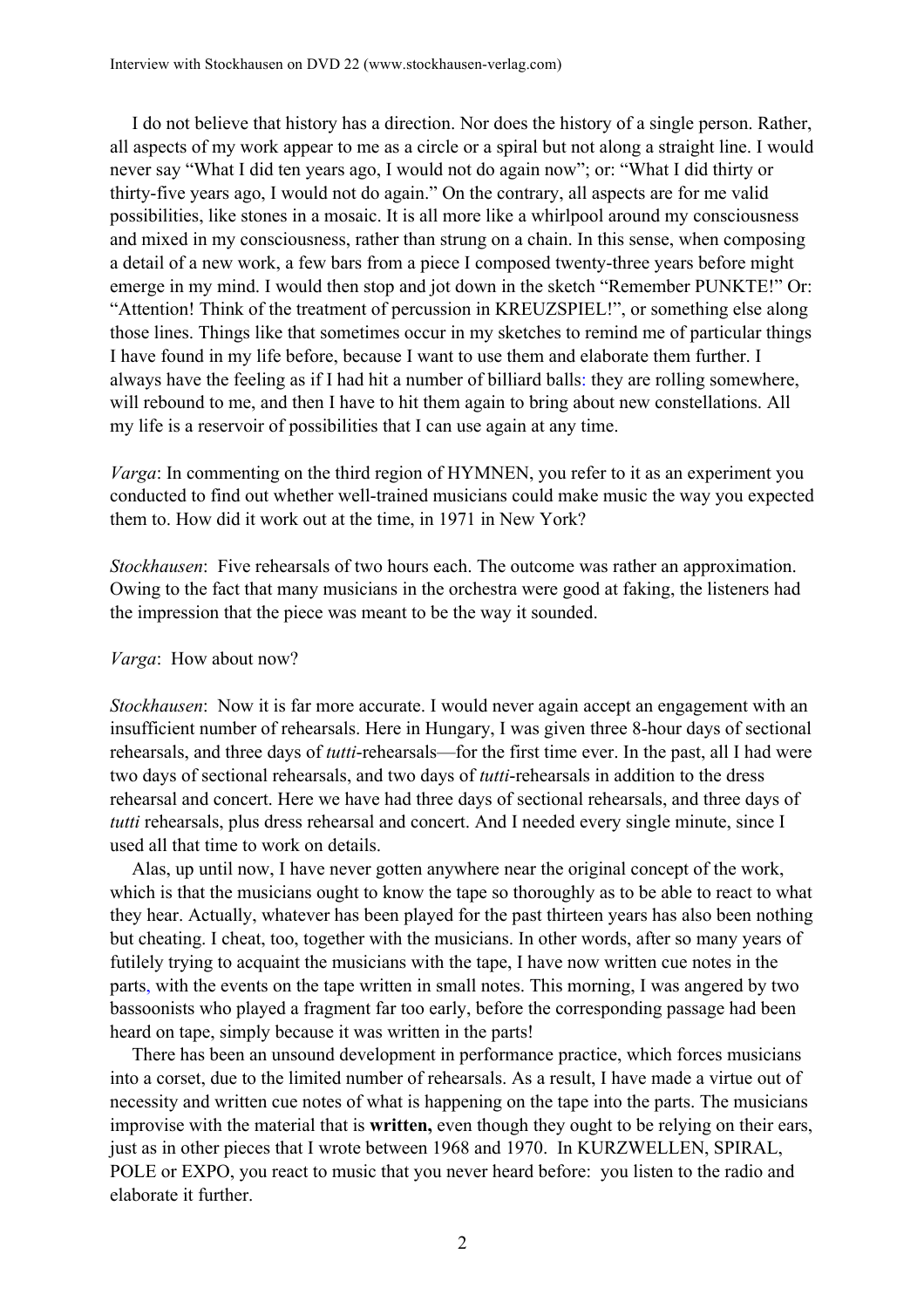The players, then, should be reacting to the tape, after having listened to it for so long and so often that they have absorbed it sufficiently to communicate with it, to transform the recorded musical material. In doing so, they ought to be able to rely on the art of improvisation, guided by certain symbols. But the goal is a kind of music which, given orchestral practice today, has no chance of materialising, unless there is a capable student orchestra with which one can study the piece for half a year, meeting twice a week. Each player could receive a cassette of HYMNEN and seek motivic material that appeals to him or her. This could then be elaborated further and in the process, the musicians can find their bearings – also in what their colleagues are doing. However, the cue notes have done away with the prospect of that ever happening.

Basically, no musician is interested any more in what another musician sitting right next to him or her is doing. Instead, they are like soldiers: they sit in a row and do what they are told to do.

*Varga*: A frustrating situation for you…

*Stockhausen*: Yes. However, much of what I have done in my life has a futuristic element to it. Most of my work has to do with a musical situation that does not yet exist.

*Varga*: In one of your writings, you describe how the performances of your music in Osaka lost some of their intensity of concentration and radiation once you had left. I wonder whether as a musician, you feel rather lonely once in a while. A Christ figure betrayed by his disciples.

*Stockhausen*: That sounds far too dramatic. I admit, though, that during my life I have lost some friends, some beloved friends. They made music with me and at some point seemed to believe, for reasons I cannot fathom, that the only way they could get rid of me was to kick me in the backside. It appears as though there is sometimes no other solution but to hit me from behind. I do not wish to mention names. But there must be something in my personality that makes some musicians eventually feel claustrophobic in my presence: they need more space for themselves. Instead of leaving in peace (or, as I always put it, by means of considerate divorce), they make a crash-landing. I do not like that at all.

Divorce is legitimate, it is feasible, and it can be the right thing to do, but it must be executed with empathy, charm and humour. In other words, there is a correct way of ending a relationship before starting a new one. However, that presupposes a cultivation of the heart and mind—something you cannot expect automatically. Some manage it, others do not. It is a mystery and one should make no judgement about it.

I had had more than three hundred rehearsals and gave many concerts over six years – left me. He had told me a number of times: "With you I cannot earn enough money, I could be making a great deal more. Nor will I rehearse so much in future. You make one rehearse far too much and it is always so arduous; you must understand that; you had better find someone else." I replied: "All right, but please do honour the engagements for which you have signed contracts. After all, I cannot make another three hundred rehearsals with a new singer within the next year, and I do not have another one anyway." But he said no. The offers he was receiving from the Met, from Bayreuth and a number of other opera houses and orchestras were too alluring for him to refuse. He is already the third singer in my opera DONNERSTAG aus LICHT to have left in discord.